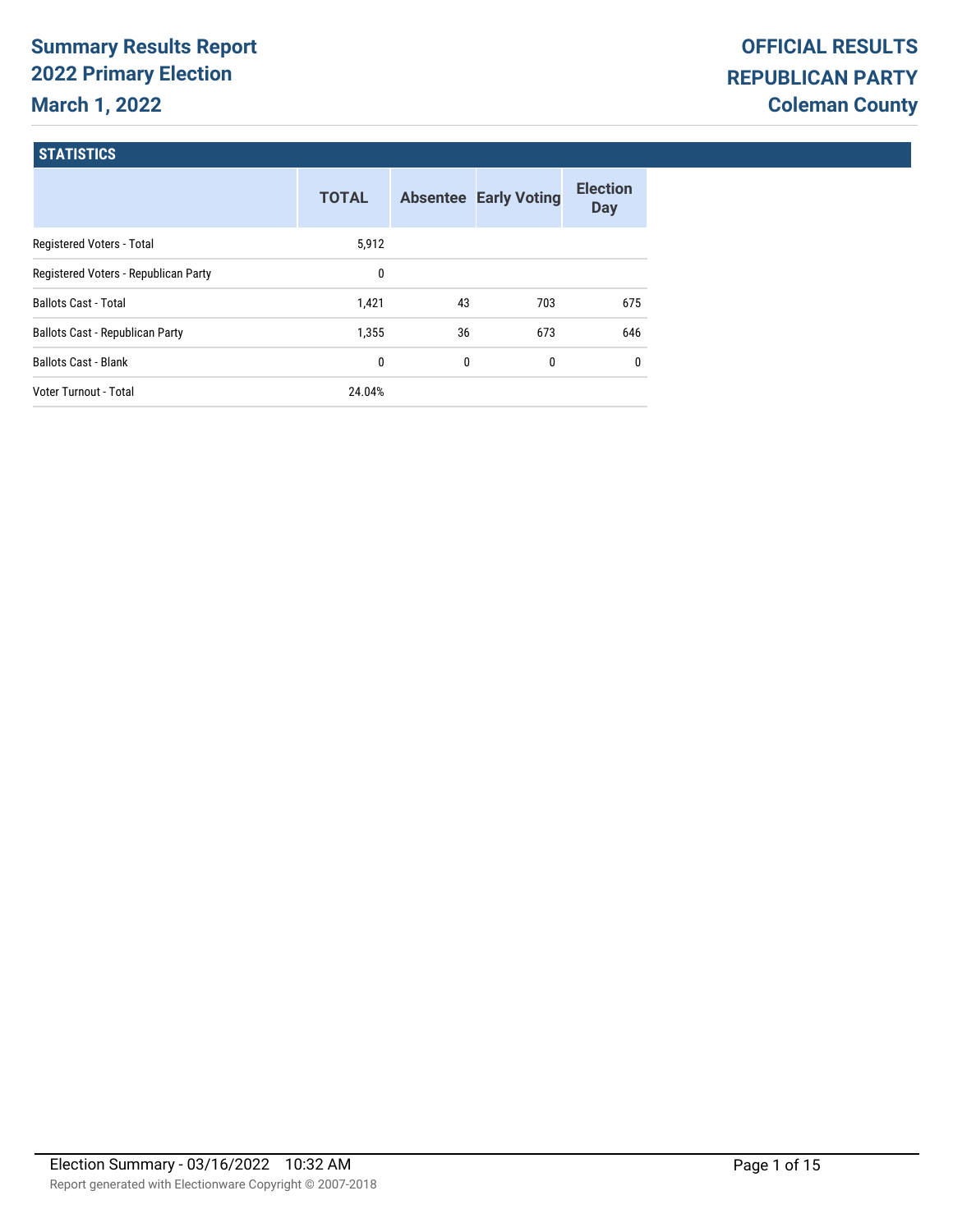**REP US Representative, District 11**

| Vote For |  |  |
|----------|--|--|
|----------|--|--|

|                            | <b>TOTAL</b> | <b>VOTE %</b> |              | <b>Absentee Early Voting</b> | <b>Election</b><br><b>Day</b> |
|----------------------------|--------------|---------------|--------------|------------------------------|-------------------------------|
| August Pfluger             | 1,237        | 91.29%        | 28           | 618                          | 591                           |
| <b>Total Votes Cast</b>    | 1,237        | 91.29%        | 28           | 618                          | 591                           |
| Overvotes                  | 0            | 0.00%         | $\mathbf{0}$ | 0                            | $\mathbf{0}$                  |
| <b>Undervotes</b>          | 118          | 8.71%         | 8            | 55                           | 55                            |
| <b>Contest Totals</b>      | 1,355        | 100.00%       | 36           | 673                          | 646                           |
| <b>Precincts Reporting</b> |              | 5 of 5        |              |                              |                               |

#### **REP Governor**

|--|--|--|

|                            | <b>TOTAL</b> | VOTE %  |    | <b>Absentee Early Voting</b> | <b>Election</b><br><b>Day</b> |
|----------------------------|--------------|---------|----|------------------------------|-------------------------------|
| Allen B. West              | 150          | 11.07%  | 1  | 74                           | 75                            |
| Danny Harrison             | 4            | 0.30%   | 0  | $\overline{2}$               | $\overline{2}$                |
| Paul Belew                 | 1            | 0.07%   | 0  | 0                            | 1                             |
| Don Huffines               | 91           | 6.72%   | 2  | 37                           | 52                            |
| <b>Chad Prather</b>        | 62           | 4.58%   | 0  | 19                           | 43                            |
| Greg Abbott                | 973          | 71.81%  | 31 | 505                          | 437                           |
| Kandy Kaye Horn            | 9            | 0.66%   | 0  | 4                            | 5                             |
| <b>Rick Perry</b>          | 59           | 4.35%   | 1  | 30                           | 28                            |
| <b>Total Votes Cast</b>    | 1,349        | 99.56%  | 35 | 671                          | 643                           |
| Overvotes                  | 0            | 0.00%   | 0  | 0                            | $\mathbf{0}$                  |
| <b>Undervotes</b>          | 6            | 0.44%   | 1  | $\overline{2}$               | 3                             |
| <b>Contest Totals</b>      | 1,355        | 100.00% | 36 | 673                          | 646                           |
| <b>Precincts Reporting</b> |              | 5 of 5  |    |                              |                               |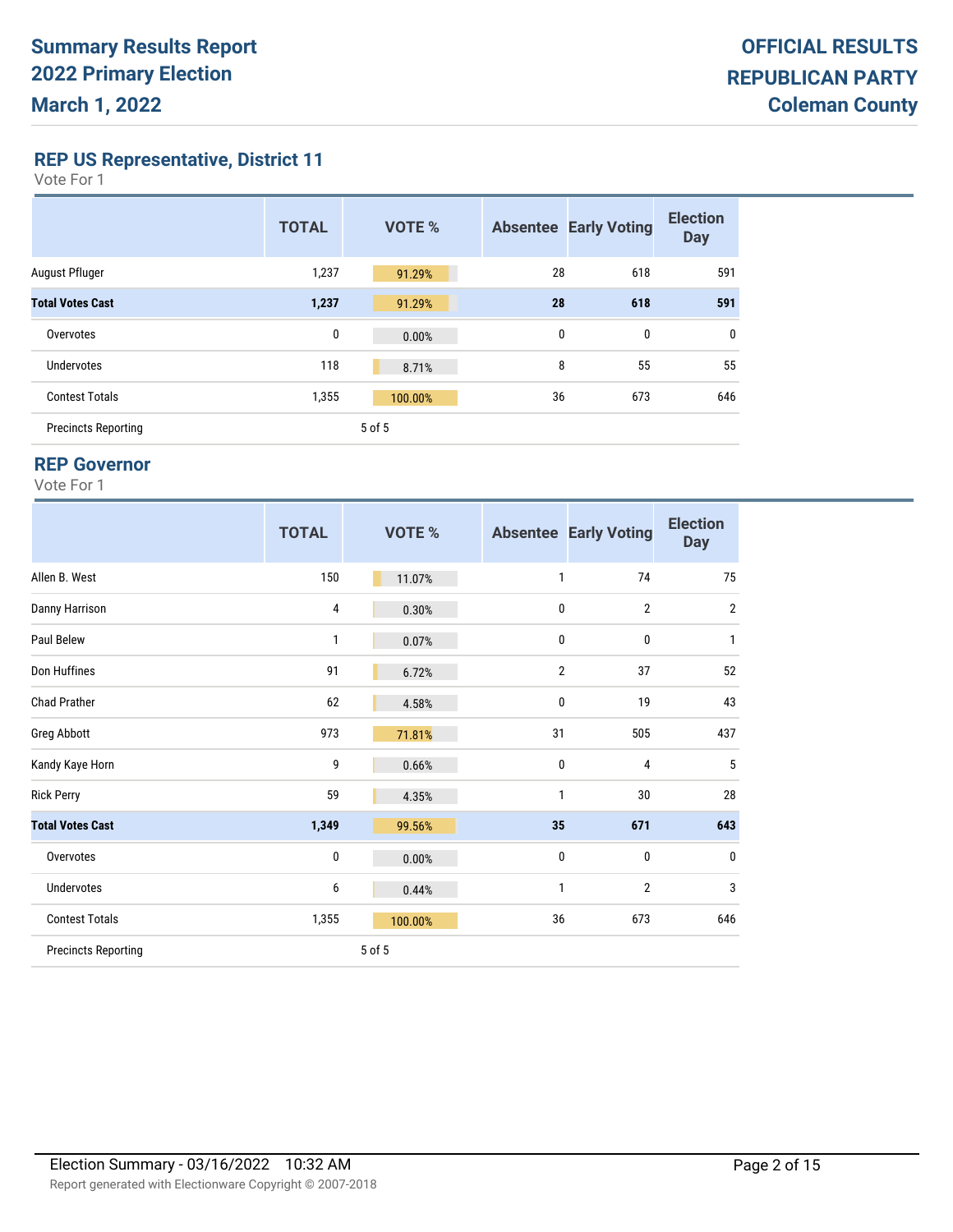#### **REP Lieutenant Governor**

Vote For 1

|                            | <b>TOTAL</b> | <b>VOTE %</b> |                | <b>Absentee Early Voting</b> | <b>Election</b><br><b>Day</b> |
|----------------------------|--------------|---------------|----------------|------------------------------|-------------------------------|
| Dan Patrick                | 1,090        | 80.44%        | 30             | 559                          | 501                           |
| <b>Trayce Bradford</b>     | 55           | 4.06%         | $\overline{2}$ | 27                           | 26                            |
| Zach Vance                 | 34           | 2.51%         | 0              | 10                           | 24                            |
| <b>Todd M. Bullis</b>      | 18           | 1.33%         | 0              | $\overline{7}$               | 11                            |
| <b>Aaron Sorrells</b>      | 34           | 2.51%         | 0              | 12                           | 22                            |
| Daniel Miller              | 67           | 4.94%         | 3              | 33                           | 31                            |
| <b>Total Votes Cast</b>    | 1,298        | 95.79%        | 35             | 648                          | 615                           |
| Overvotes                  | $\pmb{0}$    | 0.00%         | 0              | 0                            | $\bf{0}$                      |
| <b>Undervotes</b>          | 57           | 4.21%         | 1              | 25                           | 31                            |
| <b>Contest Totals</b>      | 1,355        | 100.00%       | 36             | 673                          | 646                           |
| <b>Precincts Reporting</b> |              | 5 of 5        |                |                              |                               |

### **REP Attorney General**

|                            | <b>TOTAL</b> | <b>VOTE %</b> |    | <b>Absentee Early Voting</b> | <b>Election</b><br><b>Day</b> |
|----------------------------|--------------|---------------|----|------------------------------|-------------------------------|
| George P. Bush             | 264          | 19.48%        | 7  | 127                          | 130                           |
| Ken Paxton                 | 679          | 50.11%        | 17 | 357                          | 305                           |
| Louie Gohmert              | 147          | 10.85%        | 6  | 65                           | 76                            |
| Eva Guzman                 | 235          | 17.34%        | 5  | 113                          | 117                           |
| <b>Total Votes Cast</b>    | 1,325        | 97.79%        | 35 | 662                          | 628                           |
| Overvotes                  | 1            | 0.07%         | 1  | $\bf{0}$                     | $\mathbf{0}$                  |
| Undervotes                 | 29           | 2.14%         | 0  | 11                           | 18                            |
| <b>Contest Totals</b>      | 1,355        | 100.00%       | 36 | 673                          | 646                           |
| <b>Precincts Reporting</b> |              | 5 of 5        |    |                              |                               |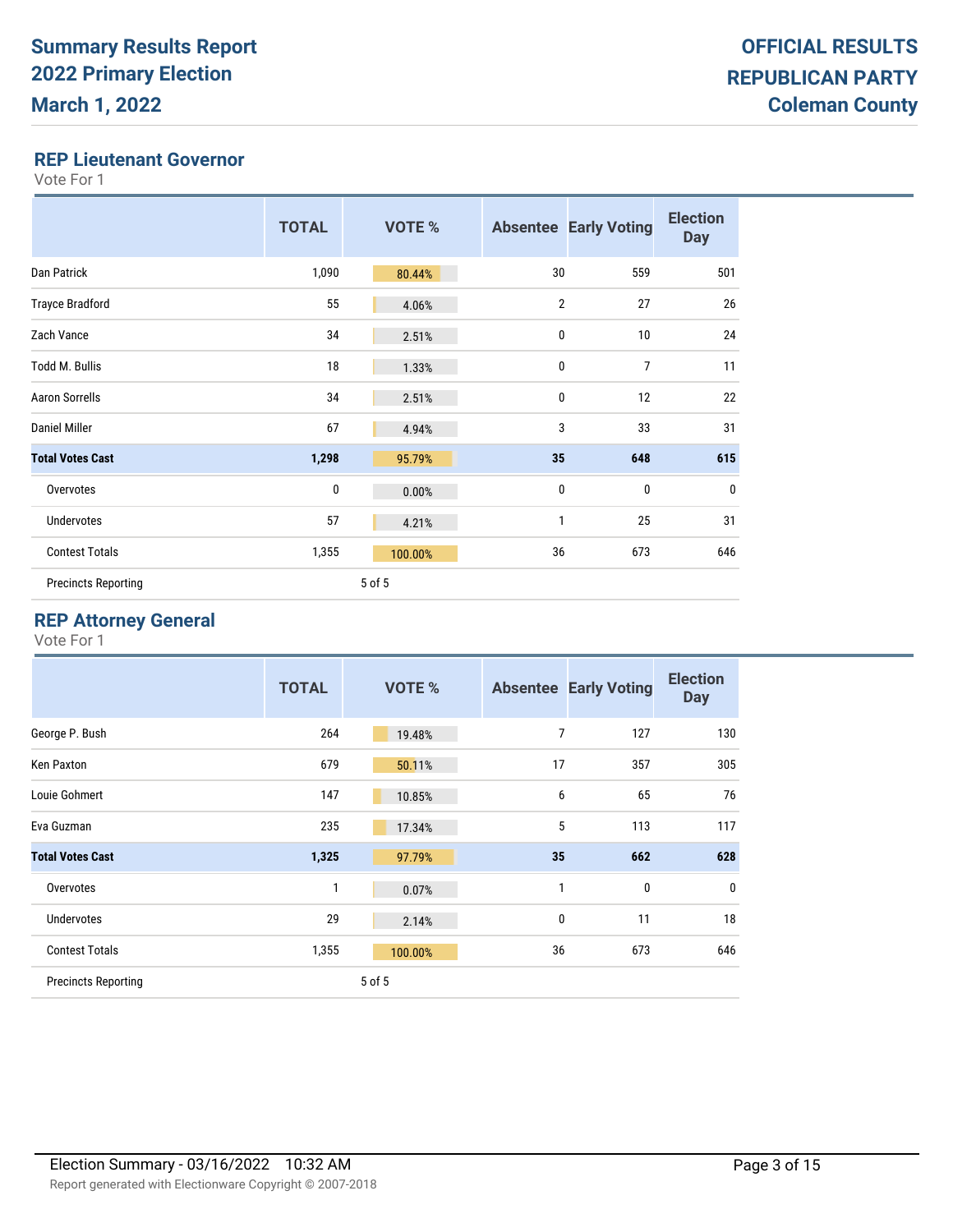**REP Comptroller of Public Accounts**

Vote For 1

|                            | <b>TOTAL</b> | <b>VOTE %</b> |    | <b>Absentee Early Voting</b> | <b>Election</b><br><b>Day</b> |
|----------------------------|--------------|---------------|----|------------------------------|-------------------------------|
| Glenn Hegar                | 1,101        | 81.25%        | 25 | 563                          | 513                           |
| Mark V. Goloby             | 99           | 7.31%         | 4  | 43                           | 52                            |
| <b>Total Votes Cast</b>    | 1,200        | 88.56%        | 29 | 606                          | 565                           |
| Overvotes                  | 0            | 0.00%         | 0  | $\mathbf 0$                  | 0                             |
| <b>Undervotes</b>          | 155          | 11.44%        | 7  | 67                           | 81                            |
| <b>Contest Totals</b>      | 1,355        | 100.00%       | 36 | 673                          | 646                           |
| <b>Precincts Reporting</b> |              | 5 of 5        |    |                              |                               |

#### **REP Comm General Land Office**

|                            | <b>TOTAL</b> | <b>VOTE %</b> |              | <b>Absentee Early Voting</b> | <b>Election</b><br><b>Day</b> |
|----------------------------|--------------|---------------|--------------|------------------------------|-------------------------------|
| Dawn Buckingham            | 689          | 50.85%        | 21           | 375                          | 293                           |
| Rufus Lopez                | 39           | 2.88%         | $\mathbf{1}$ | 16                           | 22                            |
| <b>Weston Martinez</b>     | 34           | 2.51%         | 0            | 17                           | 17                            |
| Ben Armenta                | 22           | 1.62%         | 1            | 9                            | 12                            |
| Jon Spiers                 | 87           | 6.42%         | 3            | 39                           | 45                            |
| Don W. Minton              | 82           | 6.05%         | 2            | 31                           | 49                            |
| Victor Avila               | 35           | 2.58%         | 0            | 14                           | 21                            |
| <b>Tim Westley</b>         | 140          | 10.33%        | 1            | 66                           | 73                            |
| <b>Total Votes Cast</b>    | 1,128        | 83.25%        | 29           | 567                          | 532                           |
| Overvotes                  | $\pmb{0}$    | 0.00%         | 0            | 0                            | $\bf{0}$                      |
| <b>Undervotes</b>          | 227          | 16.75%        | 7            | 106                          | 114                           |
| <b>Contest Totals</b>      | 1,355        | 100.00%       | 36           | 673                          | 646                           |
| <b>Precincts Reporting</b> |              | 5 of 5        |              |                              |                               |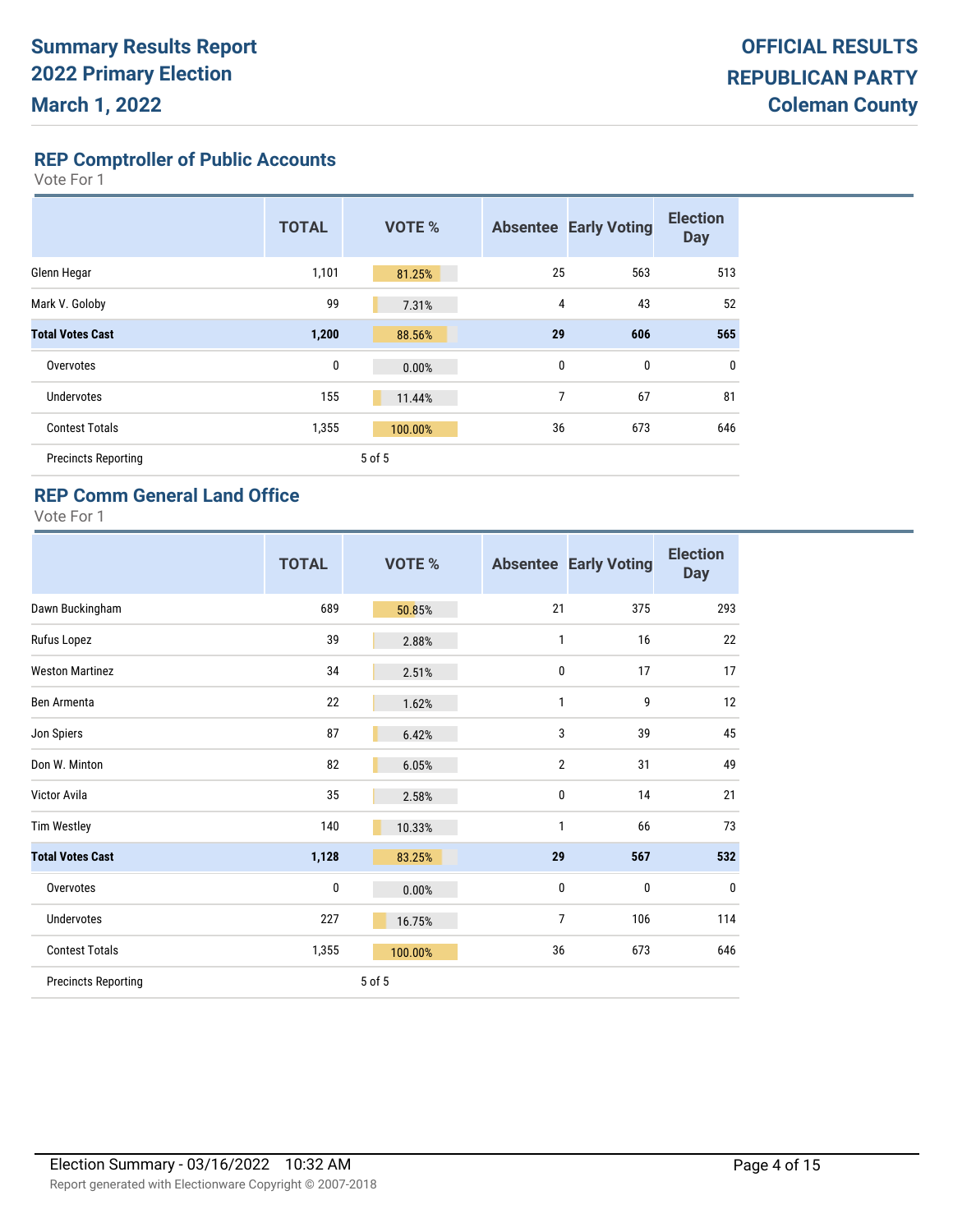**REP Commissioner of Agriculture**

Vote For 1

|                            | <b>TOTAL</b> | <b>VOTE %</b> |              | <b>Absentee Early Voting</b> | <b>Election</b><br><b>Day</b> |
|----------------------------|--------------|---------------|--------------|------------------------------|-------------------------------|
| Carey A. Counsil           | 97           | 7.16%         | 3            | 39                           | 55                            |
| James White                | 278          | 20.52%        | 4            | 151                          | 123                           |
| Sid Miller                 | 836          | 61.70%        | 26           | 407                          | 403                           |
| <b>Total Votes Cast</b>    | 1,211        | 89.37%        | 33           | 597                          | 581                           |
| Overvotes                  | 0            | 0.00%         | $\mathbf{0}$ | 0                            | $\mathbf{0}$                  |
| Undervotes                 | 144          | 10.63%        | 3            | 76                           | 65                            |
| <b>Contest Totals</b>      | 1,355        | 100.00%       | 36           | 673                          | 646                           |
| <b>Precincts Reporting</b> |              | 5 of 5        |              |                              |                               |

### **REP Railroad Commissioner**

|                            | <b>TOTAL</b> | VOTE %  |              | <b>Absentee Early Voting</b> | <b>Election</b><br><b>Day</b> |
|----------------------------|--------------|---------|--------------|------------------------------|-------------------------------|
| Marvin "Sarge" Summers     | 249          | 18.38%  | 5            | 117                          | 127                           |
| Wayne Christian            | 452          | 33.36%  | 13           | 235                          | 204                           |
| Sarah Stogner              | 129          | 9.52%   | 1            | 67                           | 61                            |
| Dawayne Tipton             | 97           | 7.16%   | 4            | 47                           | 46                            |
| Tom Slocum Jr              | 154          | 11.37%  | 3            | 77                           | 74                            |
| <b>Total Votes Cast</b>    | 1,081        | 79.78%  | 26           | 543                          | 512                           |
| Overvotes                  | 0            | 0.00%   | $\mathbf{0}$ | $\mathbf 0$                  | $\mathbf 0$                   |
| <b>Undervotes</b>          | 274          | 20.22%  | 10           | 130                          | 134                           |
| <b>Contest Totals</b>      | 1,355        | 100.00% | 36           | 673                          | 646                           |
| <b>Precincts Reporting</b> |              | 5 of 5  |              |                              |                               |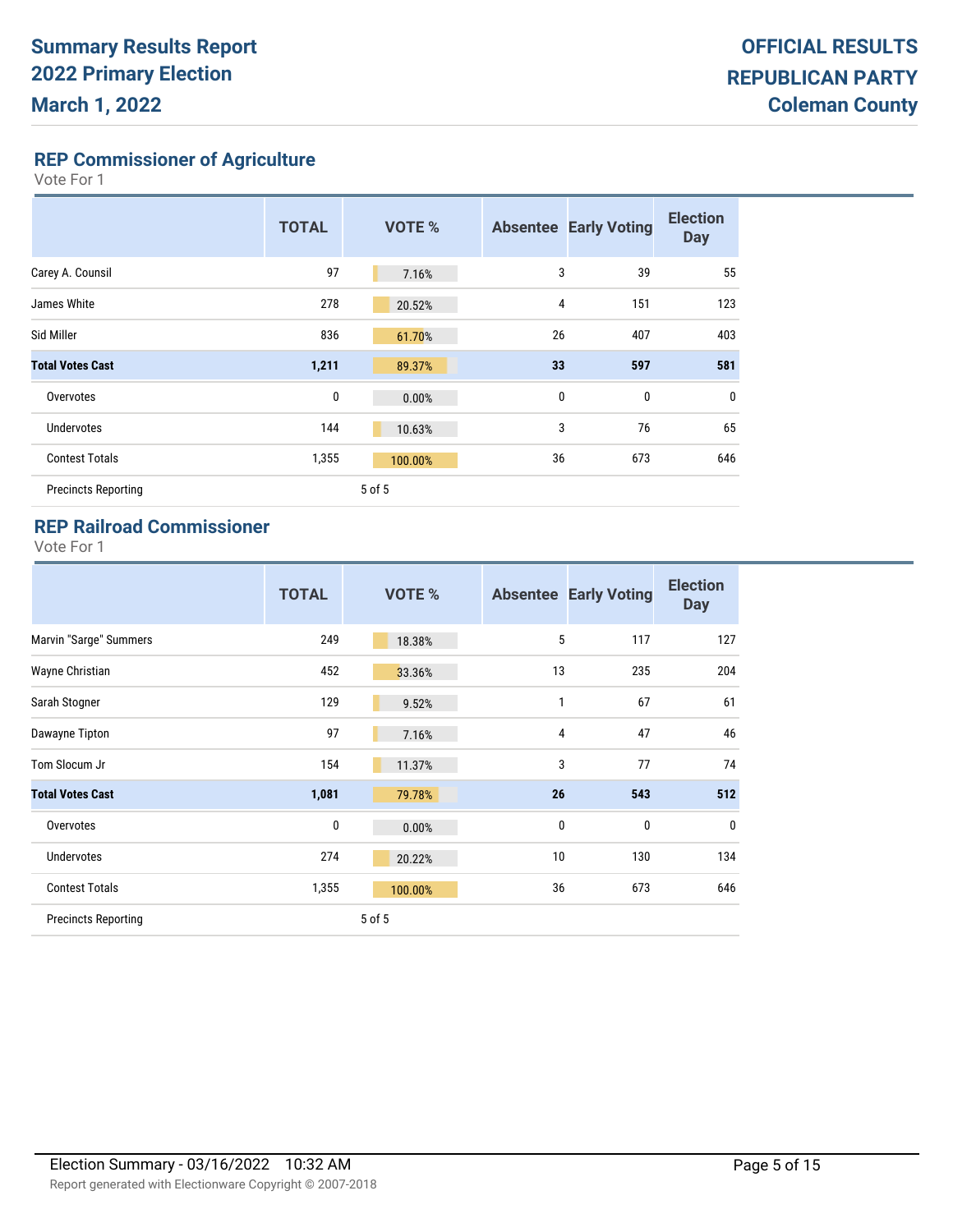**REP Justice, Supreme Court, Pl 3**

| Vote For |  |  |
|----------|--|--|
|----------|--|--|

|                            | <b>TOTAL</b> | <b>VOTE %</b> |    | <b>Absentee Early Voting</b> | <b>Election</b><br><b>Day</b> |
|----------------------------|--------------|---------------|----|------------------------------|-------------------------------|
| Debra Lehrmann             | 1,152        | 85.02%        | 28 | 579                          | 545                           |
| <b>Total Votes Cast</b>    | 1,152        | 85.02%        | 28 | 579                          | 545                           |
| Overvotes                  | 0            | 0.00%         | 0  | 0                            | 0                             |
| <b>Undervotes</b>          | 203          | 14.98%        | 8  | 94                           | 101                           |
| <b>Contest Totals</b>      | 1,355        | 100.00%       | 36 | 673                          | 646                           |
| <b>Precincts Reporting</b> |              | 5 of 5        |    |                              |                               |

## **REP Justice, Supreme Court, Pl 5**

Vote For 1

|                            | <b>TOTAL</b> | <b>VOTE %</b> |    | <b>Absentee Early Voting</b> | <b>Election</b><br><b>Day</b> |
|----------------------------|--------------|---------------|----|------------------------------|-------------------------------|
| Rebeca Huddle              | 1,156        | 85.31%        | 29 | 577                          | 550                           |
| <b>Total Votes Cast</b>    | 1,156        | 85.31%        | 29 | 577                          | 550                           |
| Overvotes                  | 0            | 0.00%         | 0  | 0                            | $\mathbf 0$                   |
| Undervotes                 | 199          | 14.69%        | 7  | 96                           | 96                            |
| <b>Contest Totals</b>      | 1,355        | 100.00%       | 36 | 673                          | 646                           |
| <b>Precincts Reporting</b> |              | 5 of 5        |    |                              |                               |

## **REP Justice, Supreme Court, Pl 9**

|                            | <b>TOTAL</b> | <b>VOTE %</b> |             | <b>Absentee Early Voting</b> | <b>Election</b><br><b>Day</b> |
|----------------------------|--------------|---------------|-------------|------------------------------|-------------------------------|
| David J. Schenck           | 538          | 39.70%        | 8           | 265                          | 265                           |
| Evan Young                 | 553          | 40.81%        | 18          | 282                          | 253                           |
| <b>Total Votes Cast</b>    | 1,091        | 80.52%        | 26          | 547                          | 518                           |
| Overvotes                  | 0            | 0.00%         | $\mathbf 0$ | $\mathbf 0$                  | 0                             |
| <b>Undervotes</b>          | 264          | 19.48%        | 10          | 126                          | 128                           |
| <b>Contest Totals</b>      | 1,355        | 100.00%       | 36          | 673                          | 646                           |
| <b>Precincts Reporting</b> |              | 5 of 5        |             |                              |                               |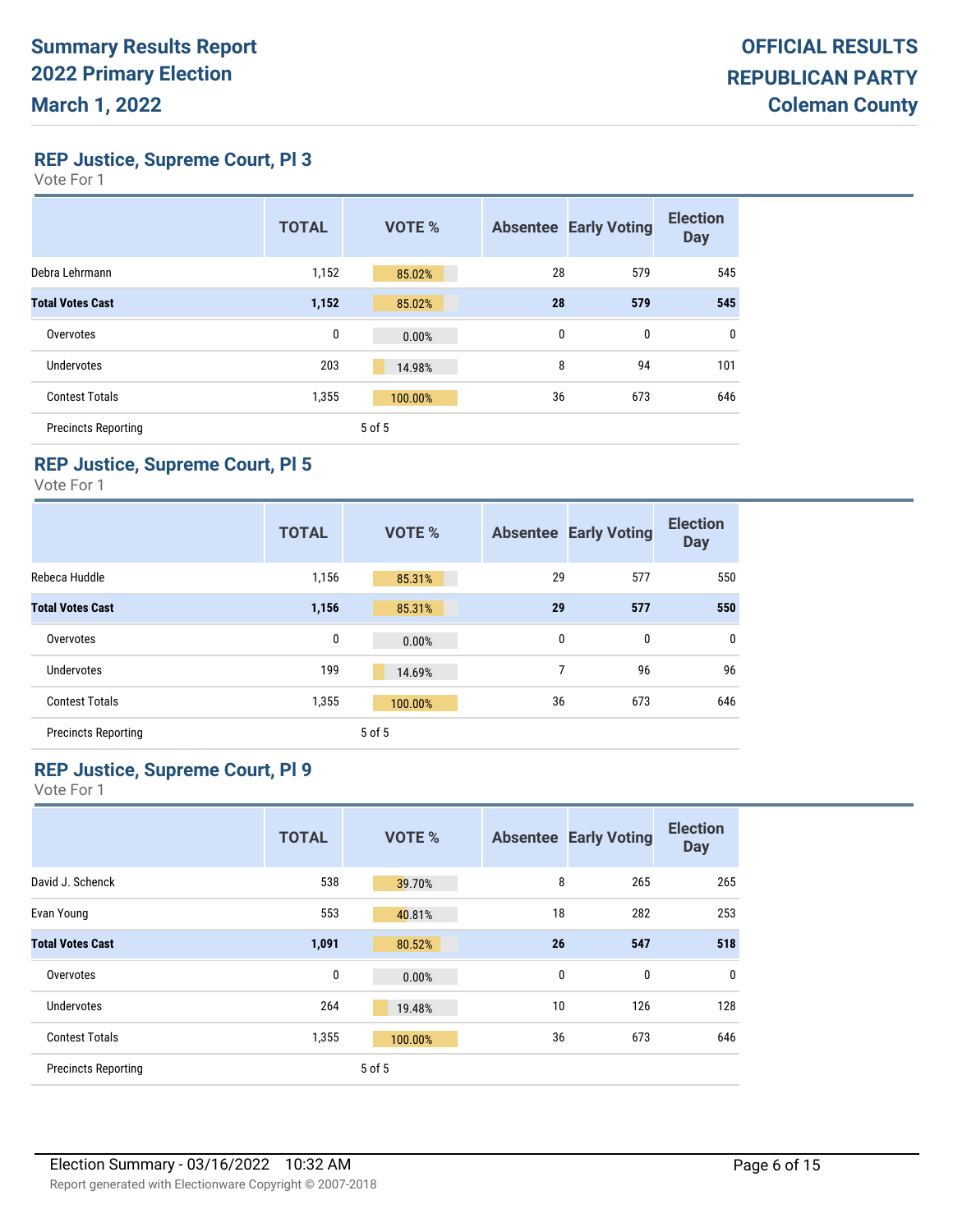**REP Judge, Ct of Crim App, Pl 2**

| ∕ote ⊦or |  |  |
|----------|--|--|
|----------|--|--|

|                            | <b>TOTAL</b> | <b>VOTE %</b> |    | <b>Absentee Early Voting</b> | <b>Election</b><br><b>Day</b> |
|----------------------------|--------------|---------------|----|------------------------------|-------------------------------|
| Mary Lou Keel              | 1,147        | 84.65%        | 28 | 579                          | 540                           |
| <b>Total Votes Cast</b>    | 1,147        | 84.65%        | 28 | 579                          | 540                           |
| Overvotes                  | 0            | 0.00%         | 0  | 0                            | $\mathbf 0$                   |
| Undervotes                 | 208          | 15.35%        | 8  | 94                           | 106                           |
| <b>Contest Totals</b>      | 1,355        | 100.00%       | 36 | 673                          | 646                           |
| <b>Precincts Reporting</b> |              | 5 of 5        |    |                              |                               |

## **REP Judge, Ct of Crim App, Pl 5**

Vote For 1

|                            | <b>TOTAL</b> | <b>VOTE %</b> | <b>Absentee</b> | <b>Early Voting</b> | <b>Election</b><br><b>Day</b> |
|----------------------------|--------------|---------------|-----------------|---------------------|-------------------------------|
| Clint Morgan               | 450          | 33.21%        | 9               | 239                 | 202                           |
| <b>Scott Walker</b>        | 651          | 48.04%        | 18              | 319                 | 314                           |
| <b>Total Votes Cast</b>    | 1,101        | 81.25%        | 27              | 558                 | 516                           |
| Overvotes                  | 0            | 0.00%         | 0               | 0                   | $\mathbf 0$                   |
| <b>Undervotes</b>          | 254          | 18.75%        | 9               | 115                 | 130                           |
| <b>Contest Totals</b>      | 1,355        | 100.00%       | 36              | 673                 | 646                           |
| <b>Precincts Reporting</b> |              | 5 of 5        |                 |                     |                               |

## **REP Judge, Ct of Crim App, Pl 6**

|                            | <b>TOTAL</b> | <b>VOTE %</b> | <b>Absentee</b> | <b>Early Voting</b> | <b>Election</b><br><b>Day</b> |
|----------------------------|--------------|---------------|-----------------|---------------------|-------------------------------|
| Jesse F. McClure, III      | 1,140        | 84.13%        | 26              | 576                 | 538                           |
| <b>Total Votes Cast</b>    | 1,140        | 84.13%        | 26              | 576                 | 538                           |
| Overvotes                  | 0            | 0.00%         | 0               | 0                   | $\mathbf 0$                   |
| <b>Undervotes</b>          | 215          | 15.87%        | 10              | 97                  | 108                           |
| <b>Contest Totals</b>      | 1,355        | 100.00%       | 36              | 673                 | 646                           |
| <b>Precincts Reporting</b> |              | 5 of 5        |                 |                     |                               |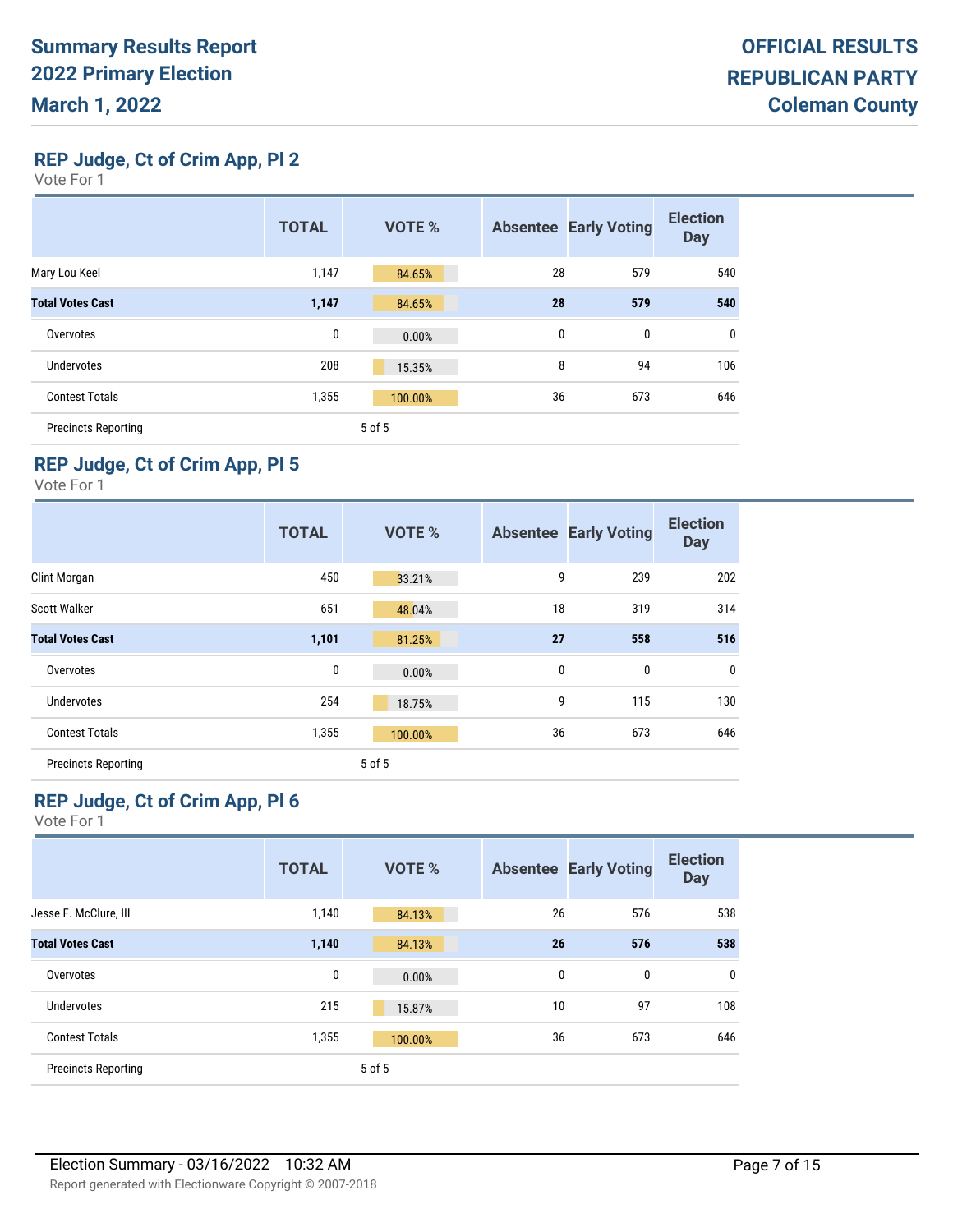**REP Member, State BoE, Dist 15**

| Vote For |  |  |
|----------|--|--|
|----------|--|--|

|                            | <b>TOTAL</b> | <b>VOTE %</b> | <b>Absentee</b> | <b>Early Voting</b> | <b>Election</b><br><b>Day</b> |
|----------------------------|--------------|---------------|-----------------|---------------------|-------------------------------|
| Jay Johnson                | 578          | 42.66%        | 15              | 302                 | 261                           |
| Aaron Kinsey               | 522          | 38.52%        | 10              | 250                 | 262                           |
| <b>Total Votes Cast</b>    | 1,100        | 81.18%        | 25              | 552                 | 523                           |
| Overvotes                  | 0            | 0.00%         | 0               | 0                   | $\mathbf 0$                   |
| Undervotes                 | 255          | 18.82%        | 11              | 121                 | 123                           |
| <b>Contest Totals</b>      | 1,355        | 100.00%       | 36              | 673                 | 646                           |
| <b>Precincts Reporting</b> |              | 5 of 5        |                 |                     |                               |

#### **REP State Senator, Dist 28**

Vote For 1

|                            | <b>TOTAL</b> | <b>VOTE %</b> |    | <b>Absentee Early Voting</b> | <b>Election</b><br><b>Day</b> |
|----------------------------|--------------|---------------|----|------------------------------|-------------------------------|
| <b>Charles Perry</b>       | 1,183        | 87.31%        | 30 | 589                          | 564                           |
| <b>Total Votes Cast</b>    | 1,183        | 87.31%        | 30 | 589                          | 564                           |
| Overvotes                  | 0            | 0.00%         | 0  | 0                            | $\mathbf 0$                   |
| <b>Undervotes</b>          | 172          | 12.69%        | 6  | 84                           | 82                            |
| <b>Contest Totals</b>      | 1,355        | 100.00%       | 36 | 673                          | 646                           |
| <b>Precincts Reporting</b> |              | 5 of 5        |    |                              |                               |

## **REP State Representative, Dist 72**

|                            | <b>TOTAL</b> | <b>VOTE %</b> |    | <b>Absentee Early Voting</b> | <b>Election</b><br><b>Day</b> |
|----------------------------|--------------|---------------|----|------------------------------|-------------------------------|
| Drew Darby                 | 1,175        | 86.72%        | 29 | 587                          | 559                           |
| <b>Total Votes Cast</b>    | 1,175        | 86.72%        | 29 | 587                          | 559                           |
| Overvotes                  | 0            | 0.00%         | 0  | 0                            | $\mathbf 0$                   |
| <b>Undervotes</b>          | 180          | 13.28%        | 7  | 86                           | 87                            |
| <b>Contest Totals</b>      | 1,355        | 100.00%       | 36 | 673                          | 646                           |
| <b>Precincts Reporting</b> |              | 5 of 5        |    |                              |                               |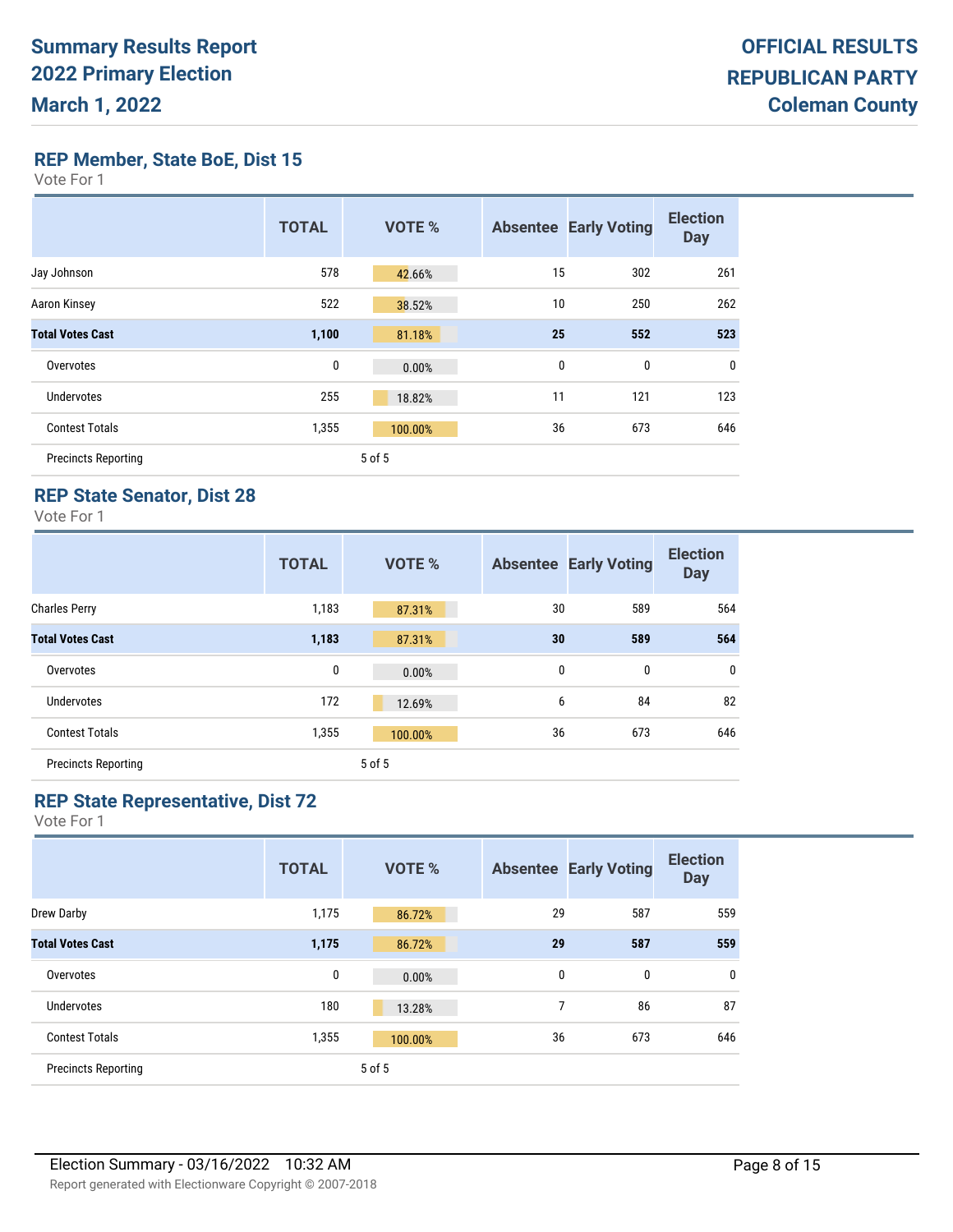**REP Justice, 11th Ct of App Dist, Pl 3**

| Vote For |  |  |
|----------|--|--|
|----------|--|--|

|                            | <b>TOTAL</b> | <b>VOTE %</b> |    | <b>Absentee Early Voting</b> | <b>Election</b><br><b>Day</b> |
|----------------------------|--------------|---------------|----|------------------------------|-------------------------------|
| W. Stacy Trotter           | 1,144        | 84.43%        | 29 | 576                          | 539                           |
| <b>Total Votes Cast</b>    | 1,144        | 84.43%        | 29 | 576                          | 539                           |
| Overvotes                  | 0            | 0.00%         | 0  | $\mathbf{0}$                 | $\mathbf 0$                   |
| <b>Undervotes</b>          | 211          | 15.57%        | 7  | 97                           | 107                           |
| <b>Contest Totals</b>      | 1,355        | 100.00%       | 36 | 673                          | 646                           |
| <b>Precincts Reporting</b> |              | 5 of 5        |    |                              |                               |

## **REP County Judge**

Vote For 1

|                            | <b>TOTAL</b> | <b>VOTE %</b> |              | <b>Absentee Early Voting</b> | <b>Election</b><br><b>Day</b> |
|----------------------------|--------------|---------------|--------------|------------------------------|-------------------------------|
| <b>Billy Bledsoe</b>       | 1,209        | 89.23%        | 30           | 604                          | 575                           |
| <b>Total Votes Cast</b>    | 1,209        | 89.23%        | 30           | 604                          | 575                           |
| Overvotes                  | 0            | 0.00%         | $\mathbf{0}$ | 0                            | $\mathbf 0$                   |
| Undervotes                 | 146          | 10.77%        | 6            | 69                           | 71                            |
| <b>Contest Totals</b>      | 1,355        | 100.00%       | 36           | 673                          | 646                           |
| <b>Precincts Reporting</b> |              | 5 of 5        |              |                              |                               |

#### **REP District Clerk**

|                            | <b>TOTAL</b> | <b>VOTE %</b> |    | <b>Absentee Early Voting</b> | <b>Election</b><br><b>Day</b> |
|----------------------------|--------------|---------------|----|------------------------------|-------------------------------|
| Darlene Huddle-Boyd        | 1,221        | 90.11%        | 31 | 599                          | 591                           |
| <b>Total Votes Cast</b>    | 1,221        | 90.11%        | 31 | 599                          | 591                           |
| Overvotes                  | 0            | 0.00%         | 0  | 0                            | $\mathbf 0$                   |
| Undervotes                 | 134          | 9.89%         | 5  | 74                           | 55                            |
| <b>Contest Totals</b>      | 1,355        | 100.00%       | 36 | 673                          | 646                           |
| <b>Precincts Reporting</b> |              | 5 of 5        |    |                              |                               |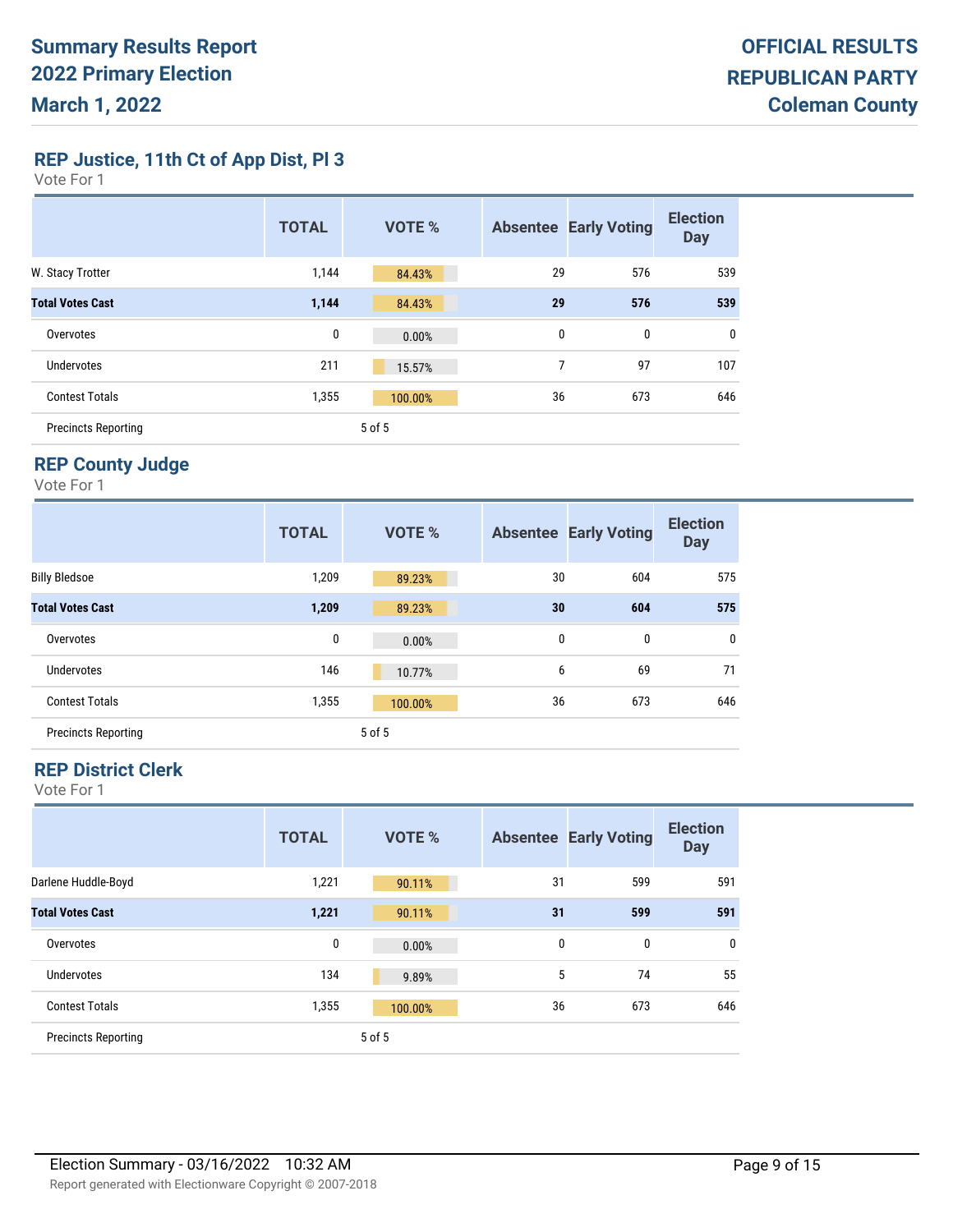## **REP County Clerk**

Vote For 1

|                            | <b>TOTAL</b> | <b>VOTE %</b> |    | <b>Absentee Early Voting</b> | <b>Election</b><br><b>Day</b> |
|----------------------------|--------------|---------------|----|------------------------------|-------------------------------|
| Stacey Mendoza             | 1,255        | 92.62%        | 33 | 628                          | 594                           |
| <b>Total Votes Cast</b>    | 1,255        | 92.62%        | 33 | 628                          | 594                           |
| Overvotes                  | 0            | 0.00%         | 0  | 0                            | $\mathbf 0$                   |
| <b>Undervotes</b>          | 100          | 7.38%         | 3  | 45                           | 52                            |
| <b>Contest Totals</b>      | 1,355        | 100.00%       | 36 | 673                          | 646                           |
| <b>Precincts Reporting</b> |              | 5 of 5        |    |                              |                               |

### **REP County Treasurer**

Vote For 1

|                            | <b>TOTAL</b> | <b>VOTE %</b> |    | <b>Absentee Early Voting</b> | <b>Election</b><br><b>Day</b> |
|----------------------------|--------------|---------------|----|------------------------------|-------------------------------|
| Jeana Farrow               | 1,208        | 89.15%        | 31 | 600                          | 577                           |
| <b>Total Votes Cast</b>    | 1,208        | 89.15%        | 31 | 600                          | 577                           |
| Overvotes                  | $\bf{0}$     | 0.00%         | 0  | 0                            | $\mathbf 0$                   |
| Undervotes                 | 147          | 10.85%        | 5  | 73                           | 69                            |
| <b>Contest Totals</b>      | 1,355        | 100.00%       | 36 | 673                          | 646                           |
| <b>Precincts Reporting</b> |              | 5 of 5        |    |                              |                               |

### **REP Justice of the Peace**

|                            | <b>TOTAL</b> | <b>VOTE %</b> |    | <b>Absentee Early Voting</b> | <b>Election</b><br><b>Day</b> |
|----------------------------|--------------|---------------|----|------------------------------|-------------------------------|
| Vickie Kemp                | 1,225        | 90.41%        | 31 | 609                          | 585                           |
| <b>Total Votes Cast</b>    | 1,225        | 90.41%        | 31 | 609                          | 585                           |
| Overvotes                  | 0            | 0.00%         | 0  | 0                            | $\mathbf 0$                   |
| <b>Undervotes</b>          | 130          | 9.59%         | 5  | 64                           | 61                            |
| <b>Contest Totals</b>      | 1,355        | 100.00%       | 36 | 673                          | 646                           |
| <b>Precincts Reporting</b> |              | 5 of 5        |    |                              |                               |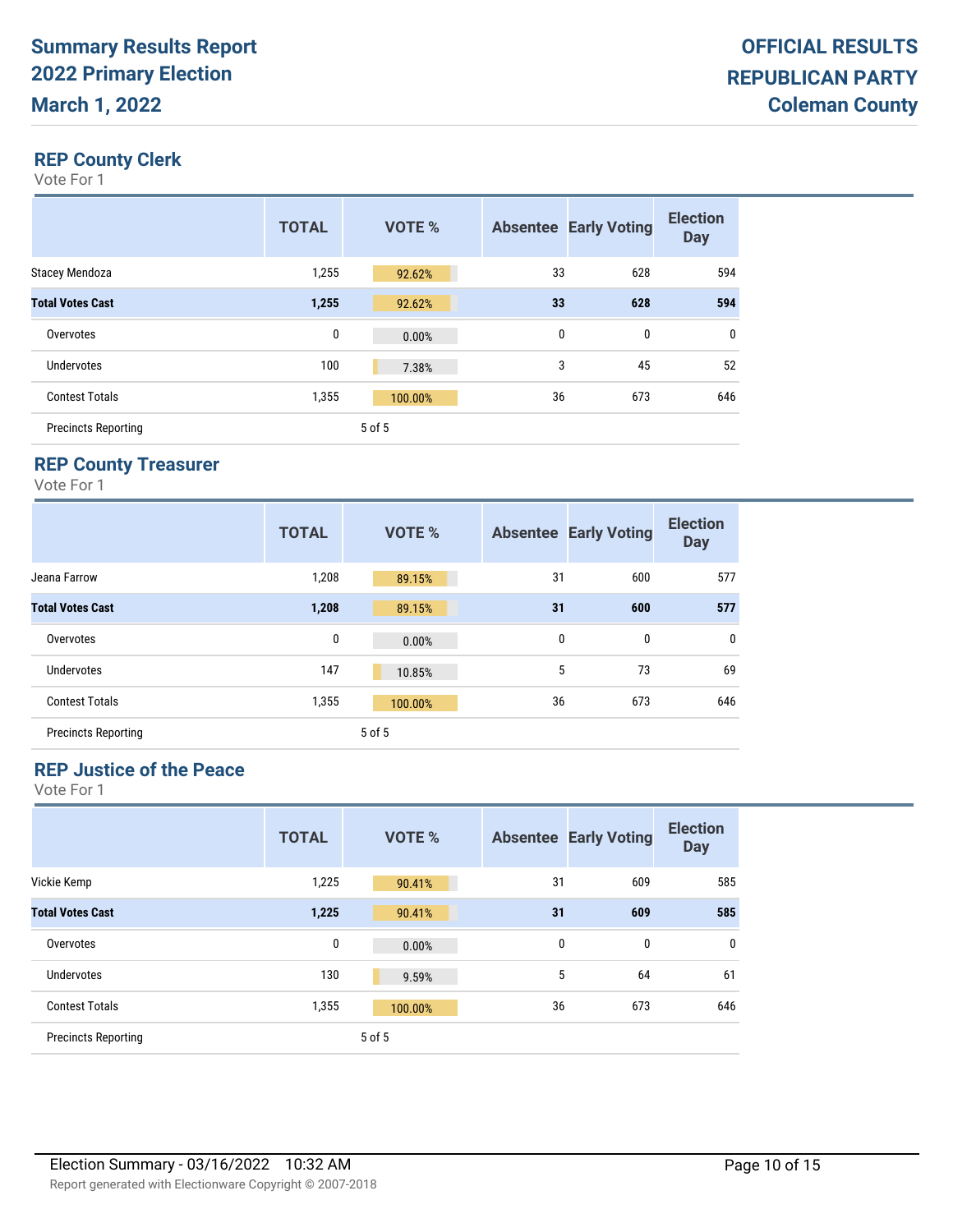#### **REP County Constable**

Vote For 1

|                            | <b>TOTAL</b> | <b>VOTE %</b> |    | <b>Absentee Early Voting</b> | <b>Election</b><br><b>Day</b> |
|----------------------------|--------------|---------------|----|------------------------------|-------------------------------|
| Johnny Barkemeyer          | 1,191        | 87.90%        | 30 | 590                          | 571                           |
| <b>Total Votes Cast</b>    | 1,191        | 87.90%        | 30 | 590                          | 571                           |
| Overvotes                  | 0            | 0.00%         | 0  | 0                            | 0                             |
| <b>Undervotes</b>          | 164          | 12.10%        | 6  | 83                           | 75                            |
| <b>Contest Totals</b>      | 1,355        | 100.00%       | 36 | 673                          | 646                           |
| <b>Precincts Reporting</b> |              | 5 of 5        |    |                              |                               |

## **REP County Commissioner Pct 2**

Vote For 1

|                            | <b>TOTAL</b> | <b>VOTE %</b> |    | <b>Absentee Early Voting</b> | <b>Election</b><br><b>Day</b> |
|----------------------------|--------------|---------------|----|------------------------------|-------------------------------|
| Jim Rice                   | 307          | 92.75%        | 10 | 125                          | 172                           |
| <b>Total Votes Cast</b>    | 307          | 92.75%        | 10 | 125                          | 172                           |
| Overvotes                  | 0            | 0.00%         | 0  | 0                            | $\mathbf 0$                   |
| <b>Undervotes</b>          | 24           | 7.25%         | 1  | 11                           | 12                            |
| <b>Contest Totals</b>      | 331          | 100.00%       | 11 | 136                          | 184                           |
| <b>Precincts Reporting</b> |              | $2$ of $2$    |    |                              |                               |

### **REP County Commissioner Pct 4**

|                            | <b>TOTAL</b> | <b>VOTE %</b> |                | <b>Absentee Early Voting</b> | <b>Election</b><br><b>Day</b> |
|----------------------------|--------------|---------------|----------------|------------------------------|-------------------------------|
| Alan Davis                 | 354          | 86.55%        | 9              | 218                          | 127                           |
| <b>Total Votes Cast</b>    | 354          | 86.55%        | $\mathbf{9}$   | 218                          | 127                           |
| Overvotes                  | 0            | 0.00%         | 0              | $\mathbf 0$                  | $\mathbf 0$                   |
| Undervotes                 | 55           | 13.45%        | $\overline{2}$ | 24                           | 29                            |
| <b>Contest Totals</b>      | 409          | 100.00%       | 11             | 242                          | 156                           |
| <b>Precincts Reporting</b> |              | $1$ of $1$    |                |                              |                               |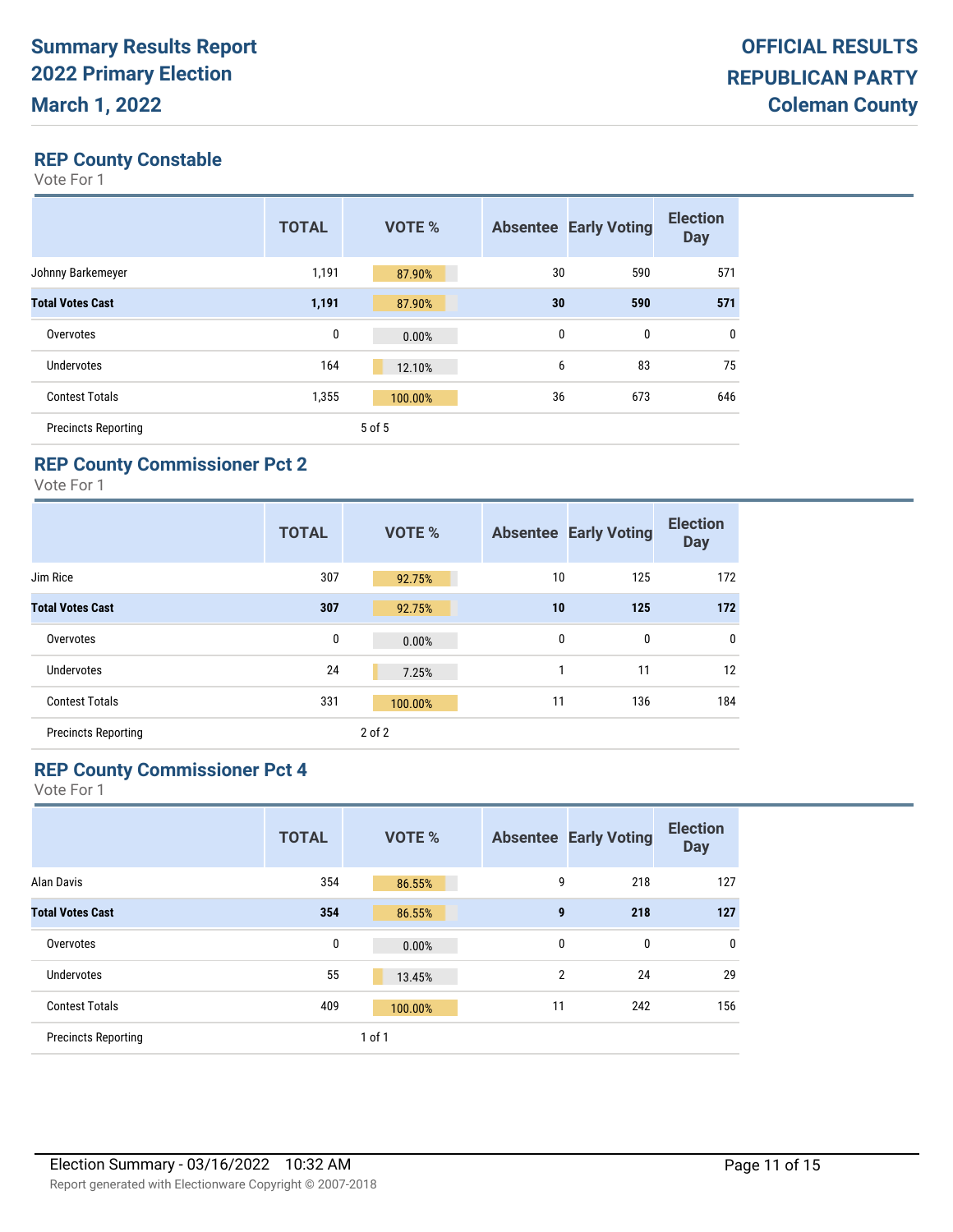Vote For 1

|                            | <b>TOTAL</b> | <b>VOTE %</b> |          | <b>Absentee Early Voting</b> | <b>Election</b><br><b>Day</b> |
|----------------------------|--------------|---------------|----------|------------------------------|-------------------------------|
| <b>YES</b>                 | 1,309        | 96.61%        | 35       | 654                          | 620                           |
| NO.                        | 31           | 2.29%         | $\bf{0}$ | 10                           | 21                            |
| <b>Total Votes Cast</b>    | 1,340        | 98.89%        | 35       | 664                          | 641                           |
| Overvotes                  | $\pmb{0}$    | 0.00%         | $\bf{0}$ | 0                            | 0                             |
| <b>Undervotes</b>          | 15           | 1.11%         | 1        | 9                            | 5                             |
| <b>Contest Totals</b>      | 1,355        | 100.00%       | 36       | 673                          | 646                           |
| <b>Precincts Reporting</b> |              | 5 of 5        |          |                              |                               |

## **REP Proposition 2**

Vote For 1

|                            | <b>TOTAL</b> | <b>VOTE %</b> |    | <b>Absentee Early Voting</b> | <b>Election</b><br><b>Day</b> |
|----------------------------|--------------|---------------|----|------------------------------|-------------------------------|
| <b>YES</b>                 | 1,044        | 77.05%        | 20 | 521                          | 503                           |
| N <sub>0</sub>             | 262          | 19.34%        | 13 | 129                          | 120                           |
| <b>Total Votes Cast</b>    | 1,306        | 96.38%        | 33 | 650                          | 623                           |
| Overvotes                  | 0            | 0.00%         | 0  | 0                            | $\mathbf 0$                   |
| Undervotes                 | 49           | 3.62%         | 3  | 23                           | 23                            |
| <b>Contest Totals</b>      | 1,355        | 100.00%       | 36 | 673                          | 646                           |
| <b>Precincts Reporting</b> |              | 5 of 5        |    |                              |                               |

## **REP Proposition 3**

|                            | <b>TOTAL</b> | <b>VOTE %</b> |    | <b>Absentee Early Voting</b> | <b>Election</b><br><b>Day</b> |
|----------------------------|--------------|---------------|----|------------------------------|-------------------------------|
| <b>YES</b>                 | 1,216        | 89.74%        | 28 | 603                          | 585                           |
| N <sub>0</sub>             | 113          | 8.34%         | 7  | 53                           | 53                            |
| <b>Total Votes Cast</b>    | 1,329        | 98.08%        | 35 | 656                          | 638                           |
| Overvotes                  | 0            | 0.00%         | 0  | 0                            | $\mathbf 0$                   |
| <b>Undervotes</b>          | 26           | 1.92%         | 1  | 17                           | 8                             |
| <b>Contest Totals</b>      | 1,355        | 100.00%       | 36 | 673                          | 646                           |
| <b>Precincts Reporting</b> |              | 5 of 5        |    |                              |                               |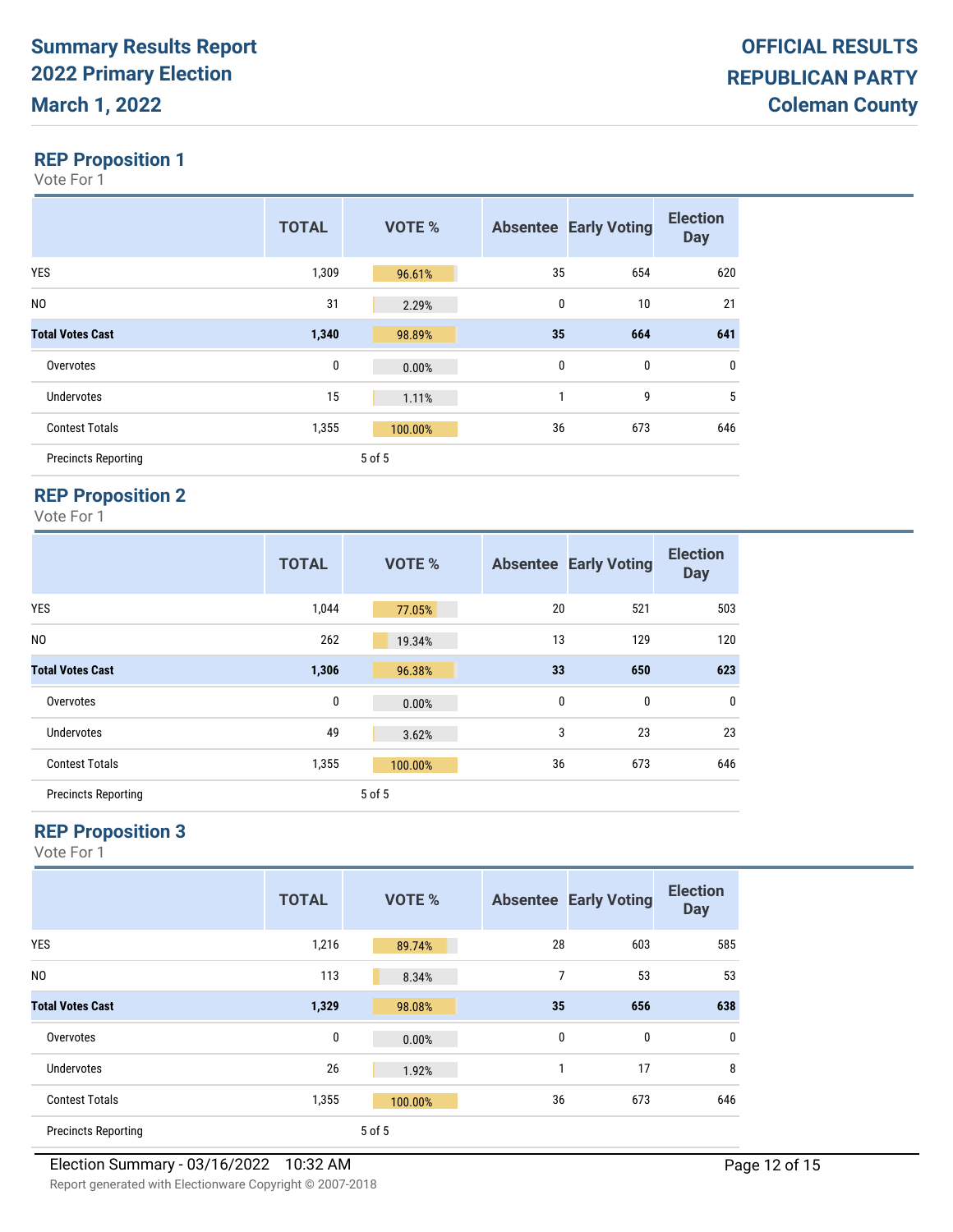Vote For 1

|                            | <b>TOTAL</b> | <b>VOTE %</b> |          | <b>Absentee Early Voting</b> | <b>Election</b><br><b>Day</b> |
|----------------------------|--------------|---------------|----------|------------------------------|-------------------------------|
| <b>YES</b>                 | 1,269        | 93.65%        | 36       | 635                          | 598                           |
| N <sub>0</sub>             | 53           | 3.91%         | $\bf{0}$ | 19                           | 34                            |
| <b>Total Votes Cast</b>    | 1,322        | 97.56%        | 36       | 654                          | 632                           |
| Overvotes                  | $\bf{0}$     | 0.00%         | $\bf{0}$ | 0                            | 0                             |
| <b>Undervotes</b>          | 33           | 2.44%         | $\bf{0}$ | 19                           | 14                            |
| <b>Contest Totals</b>      | 1,355        | 100.00%       | 36       | 673                          | 646                           |
| <b>Precincts Reporting</b> |              | 5 of 5        |          |                              |                               |

## **REP Proposition 5**

Vote For 1

|                            | <b>TOTAL</b> | <b>VOTE %</b> |                | <b>Absentee Early Voting</b> | <b>Election</b><br><b>Day</b> |
|----------------------------|--------------|---------------|----------------|------------------------------|-------------------------------|
| <b>YES</b>                 | 1,209        | 89.23%        | 31             | 599                          | 579                           |
| N <sub>0</sub>             | 106          | 7.82%         | $\overline{2}$ | 50                           | 54                            |
| <b>Total Votes Cast</b>    | 1,315        | 97.05%        | 33             | 649                          | 633                           |
| Overvotes                  | $\pmb{0}$    | 0.00%         | 0              | 0                            | $\pmb{0}$                     |
| Undervotes                 | 40           | 2.95%         | 3              | 24                           | 13                            |
| <b>Contest Totals</b>      | 1,355        | 100.00%       | 36             | 673                          | 646                           |
| <b>Precincts Reporting</b> |              | 5 of 5        |                |                              |                               |

## **REP Proposition 6**

|                            | <b>TOTAL</b> | <b>VOTE %</b> |                | <b>Absentee Early Voting</b> | <b>Election</b><br><b>Day</b> |
|----------------------------|--------------|---------------|----------------|------------------------------|-------------------------------|
| <b>YES</b>                 | 1,151        | 84.94%        | 32             | 567                          | 552                           |
| N <sub>0</sub>             | 142          | 10.48%        | $\overline{2}$ | 72                           | 68                            |
| <b>Total Votes Cast</b>    | 1,293        | 95.42%        | 34             | 639                          | 620                           |
| Overvotes                  | 0            | 0.00%         | $\mathbf{0}$   | 0                            | 0                             |
| Undervotes                 | 62           | 4.58%         | $\overline{2}$ | 34                           | 26                            |
| <b>Contest Totals</b>      | 1,355        | 100.00%       | 36             | 673                          | 646                           |
| <b>Precincts Reporting</b> |              | 5 of 5        |                |                              |                               |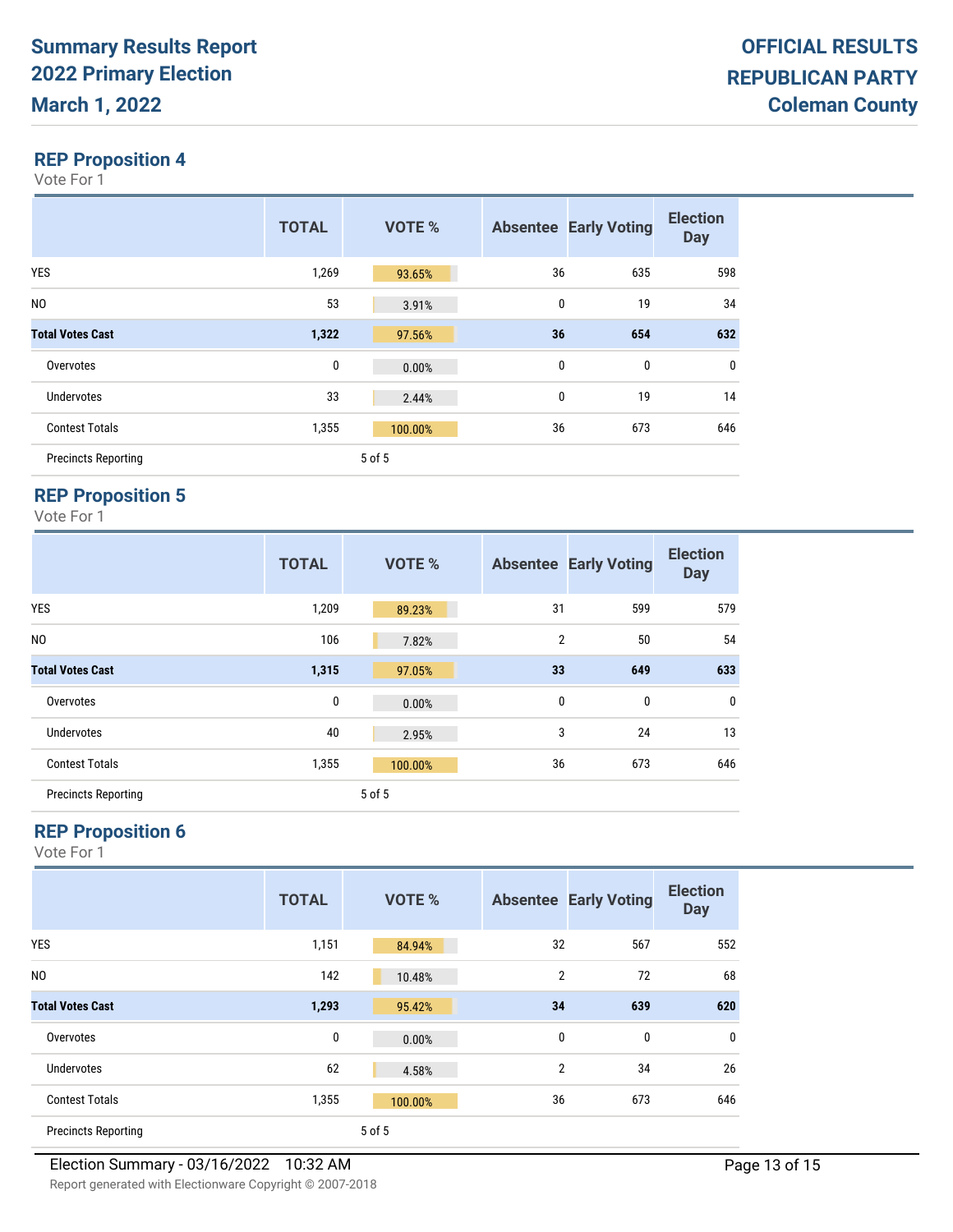Vote For 1

|                            | <b>TOTAL</b> | <b>VOTE %</b> |          | <b>Absentee Early Voting</b> | <b>Election</b><br><b>Day</b> |
|----------------------------|--------------|---------------|----------|------------------------------|-------------------------------|
| <b>YES</b>                 | 1,324        | 97.71%        | 35       | 656                          | 633                           |
| N <sub>0</sub>             | 11           | 0.81%         | $\bf{0}$ | 3                            | 8                             |
| <b>Total Votes Cast</b>    | 1,335        | 98.52%        | 35       | 659                          | 641                           |
| Overvotes                  | $\bf{0}$     | 0.00%         | $\bf{0}$ | 0                            | 0                             |
| <b>Undervotes</b>          | 20           | 1.48%         | 1        | 14                           | 5                             |
| <b>Contest Totals</b>      | 1,355        | 100.00%       | 36       | 673                          | 646                           |
| <b>Precincts Reporting</b> |              | 5 of 5        |          |                              |                               |

## **REP Proposition 8**

Vote For 1

|                            | <b>TOTAL</b> | <b>VOTE %</b> |                | <b>Absentee Early Voting</b> | <b>Election</b><br><b>Day</b> |
|----------------------------|--------------|---------------|----------------|------------------------------|-------------------------------|
| <b>YES</b>                 | 1,287        | 94.98%        | 31             | 642                          | 614                           |
| N <sub>O</sub>             | 35           | 2.58%         | $\overline{2}$ | 14                           | 19                            |
| <b>Total Votes Cast</b>    | 1,322        | 97.56%        | 33             | 656                          | 633                           |
| Overvotes                  | 0            | 0.00%         | 0              | 0                            | $\pmb{0}$                     |
| Undervotes                 | 33           | 2.44%         | 3              | 17                           | 13                            |
| <b>Contest Totals</b>      | 1,355        | 100.00%       | 36             | 673                          | 646                           |
| <b>Precincts Reporting</b> |              | 5 of 5        |                |                              |                               |

## **REP Proposition 9**

|                            | <b>TOTAL</b> | <b>VOTE %</b> |    | <b>Absentee Early Voting</b> | <b>Election</b><br><b>Day</b> |
|----------------------------|--------------|---------------|----|------------------------------|-------------------------------|
| <b>YES</b>                 | 1,181        | 87.16%        | 30 | 585                          | 566                           |
| N <sub>0</sub>             | 149          | 11.00%        | 5  | 70                           | 74                            |
| <b>Total Votes Cast</b>    | 1,330        | 98.16%        | 35 | 655                          | 640                           |
| Overvotes                  | 0            | 0.00%         | 0  | 0                            | $\mathbf{0}$                  |
| Undervotes                 | 25           | 1.84%         | 1  | 18                           | 6                             |
| <b>Contest Totals</b>      | 1,355        | 100.00%       | 36 | 673                          | 646                           |
| <b>Precincts Reporting</b> |              | 5 of 5        |    |                              |                               |